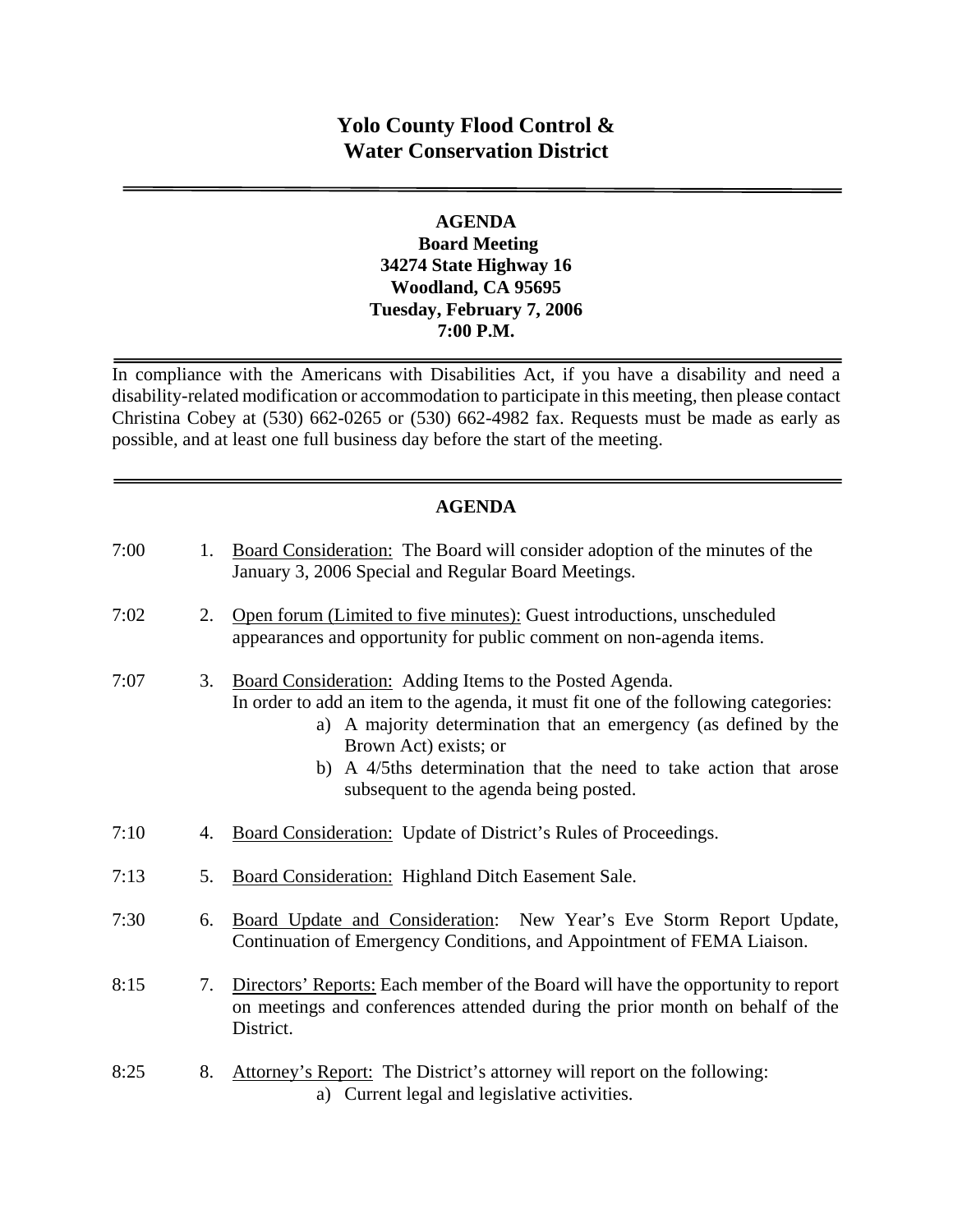- 8:35 9. General Manager's Report: The Board will receive a report from the General Manager or designated representatives regarding current general activities and projects of the District.
	- a) General Activities
	- b) Cache Creek Watershed Forum (March 11, 2006 in Guinda)
	- c) Integrated Regional Water Management Plan Update
	- d) Operations, Maintenance and Water Conditions
- 8:55 10. General Discussion: Opportunity for Board members to ask questions for clarification, provide information to staff, request staff to report back on a matter, or direct staff to place a matter on a subsequent agenda.
- 8:59 11. Board Consideration: The Board will consider the approval and the payments of bills.
- 9:00 12. Adjourn

The public may address the Board concerning an agenda item either before or during the Board's consideration of that agenda item. Public comment on items within the Board's jurisdiction is welcome, subject to reasonable time limits for each speaker. Upon request, agenda items may be moved up to accommodate those in attendance wishing to address that item. Times listed for consideration of agenda items are approximate only. The Board may consider any agenda item at any time during the Board meeting.

I declare that the foregoing agenda was posted at the office of the Yolo County Flood Control and Water Conservation District, 34274 State Highway 16, Woodland, CA on February 3, 2005.

By: \_\_\_\_\_\_\_\_\_\_\_\_\_\_\_\_\_\_\_\_\_\_\_\_\_\_\_\_\_\_\_\_\_\_\_\_\_

Christina Cobey, Administrative Assistant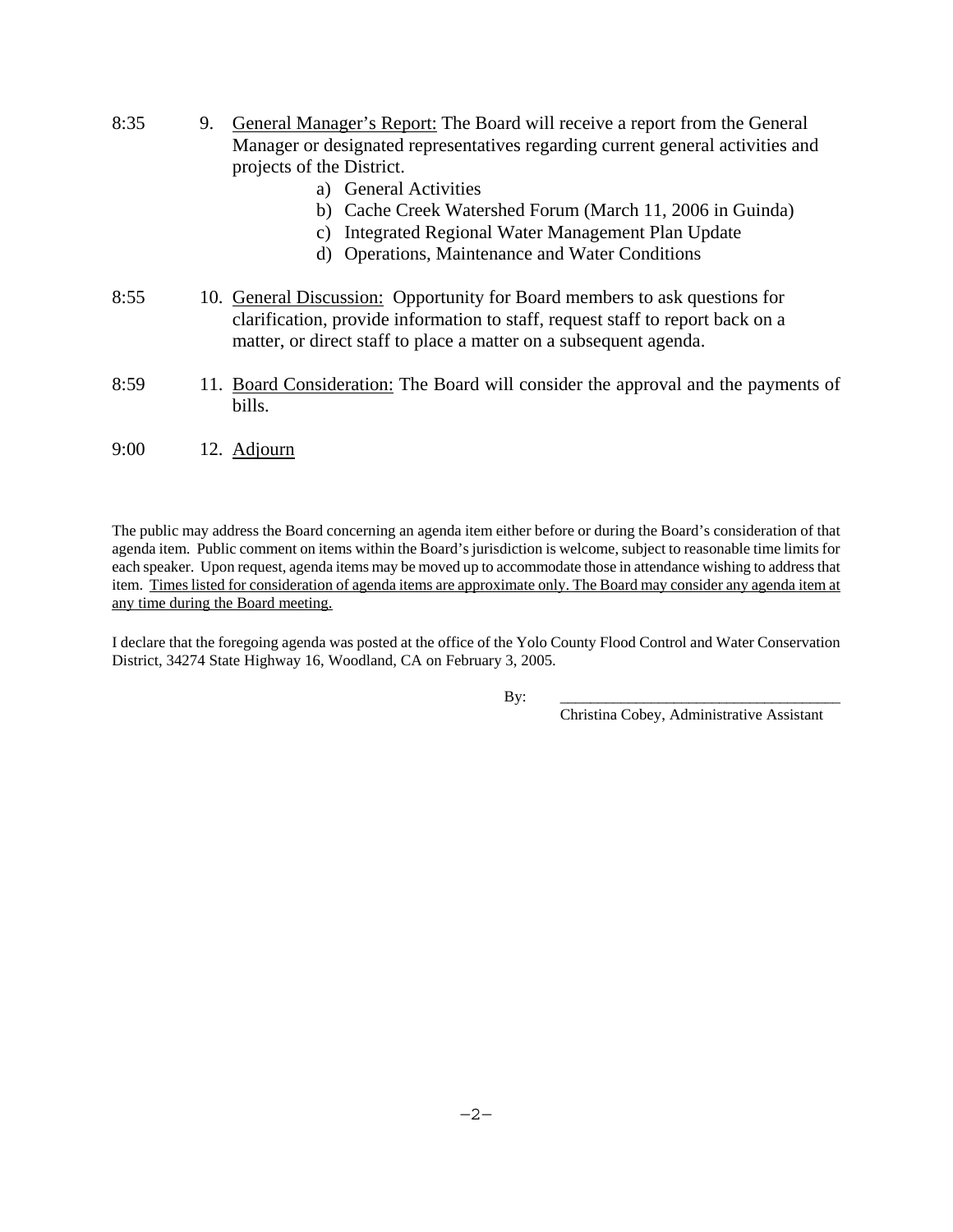REGULAR BOARD MEETING MINUTES February 7, 2006

The regular February meeting of the Board of Directors of the Yolo County Flood Control and Water Conservation District was held at 7:00 p.m. on February 7, 2006 at its regular place of business, 34274 State Highway 16, Woodland, California. Vice-Chair Scheuring convened the meeting with Directors Brice, Tadlock and Vink present. Director Rominger was absent. Also in attendance were:

District Staff and Consultants Tim O'Halloran, General Manager Christy Barton, Assistant General Manager Mike Horgan, Engineer Anthony Lopez, Facilities Supervisor Max Stevenson, Water Resources Associate Marc Jaconetti, Ditchtender Jennifer Reed, Project Manager Paul Bartkiewicz, Legal Counsel Dan Folta, Engineering Consultant

#### **Members of the Public**

Frank Sieferman, Sr., Past Yolo County Supervisor Dave Pratt D. Rick Cheney, Granite Bay Holdings Larry John, Granite Bay Holdings

#### **MINUTES**

**M/S/C** approved the minutes of the January 3, 2006 Regular Board meeting as mailed.

#### **OPEN FORUM**

Mr. Stevenson advised that the Cache Creek Conservancy (CCC) has applied for a grant that includes the installation of a new flow gauge station by the District on Cache Creek at or near the Capay Dam. He also advised that Lynnel Pollock is acting as the executive director of the CCC.

#### **UPDATE OF DISTRICT'S RULES OF PROCEEDINGS**

Mr. Bartkiewicz provided an overview of modifications to Rule 12 and other minor updates to the Rules of Proceedings.

Board discussion followed.

**M/S/C** adoption of changes to District's Rules of Proceedings.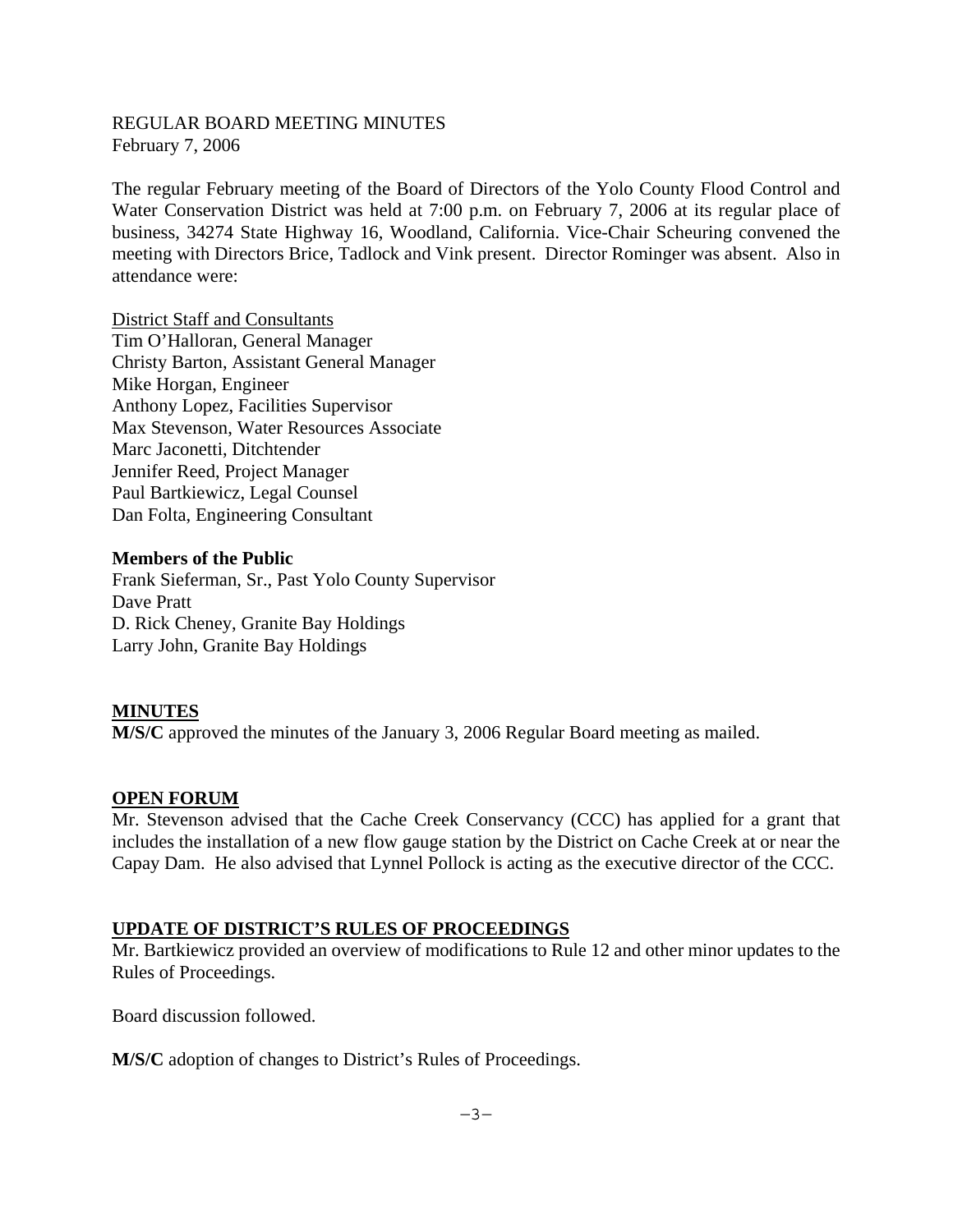## **HIGHLAND DITCH EASEMENT SALE**

Mr. Bartkiewicz summarized past Board action that authorized the General Manager to negotiate the sale of a portion of the District's Highland Ditch easement to the underlying property owners. He reported that: the ditch has not been used by the District for a long time, there were no known District needs for the ditch easement and that it is surplus property; he had met with Granite Bay Holdings (GBH); the negotiated sale price of \$35,000 is reasonable and in the best interest of the District; the District's and GBH's differing appraisals and many other factors were considered; and the easement would be sold as-is. He stated that staff recommends District conveyance of all its interests on the GBH property for \$35,000.

Board and staff discussion followed regarding easement location and existing condition, potential future uses, easement value, and use of the revenue. Mr. Cheney and Mr. John of GBH were in attendance and provided information and answered questions.

**M/S/C** adoption of Resolution 06.03 Declaring a Portion of the Highland Ditch as Surplus Real Property and Authorizing Sale of the Highland Ditch Easement.

## **NEW YEAR'S EVE STORM**

Mr. O'Halloran outlined the various topics to be covered by staff members in an update on damages caused by the New Year's Eve storm and on repair activities.

Subsequently, the following reports were given.

 Mr. Lopez stated that: three broken poles in the 63 pole, 5 miles long power line connecting the Indian Valley hydroelectric units to the PG&E grid had been replaced and power generation had resumed on January 27, 2006; repair costs were approximately \$66,000; new insulators connecting the 3 power lines to the new poles were installed; a helicopter was used to transport the poles; and work to test the remaining power poles will be addressed in the next budget. Discussion by the Board and staff accompanied the presentation.

Mr. O'Halloran complimented Mr. Lopez on his efforts in the pole repair project.

- Mr. O'Halloran advised that a general report assessing staff actions and lessons learned from the storm events was being prepared.
- Mrs. Barton provided a summary of the District's participation as the public agency sponsor for a NRCS emergency bank repair project in the Capay Valley. NRCS and the home owner funded the approximate \$25,000 work including District costs to place rip rap on a bank of Pierce Canyon Creek. Contractor bills have not yet been received.

The Board discussed potential future District opportunities with NRCS to further District and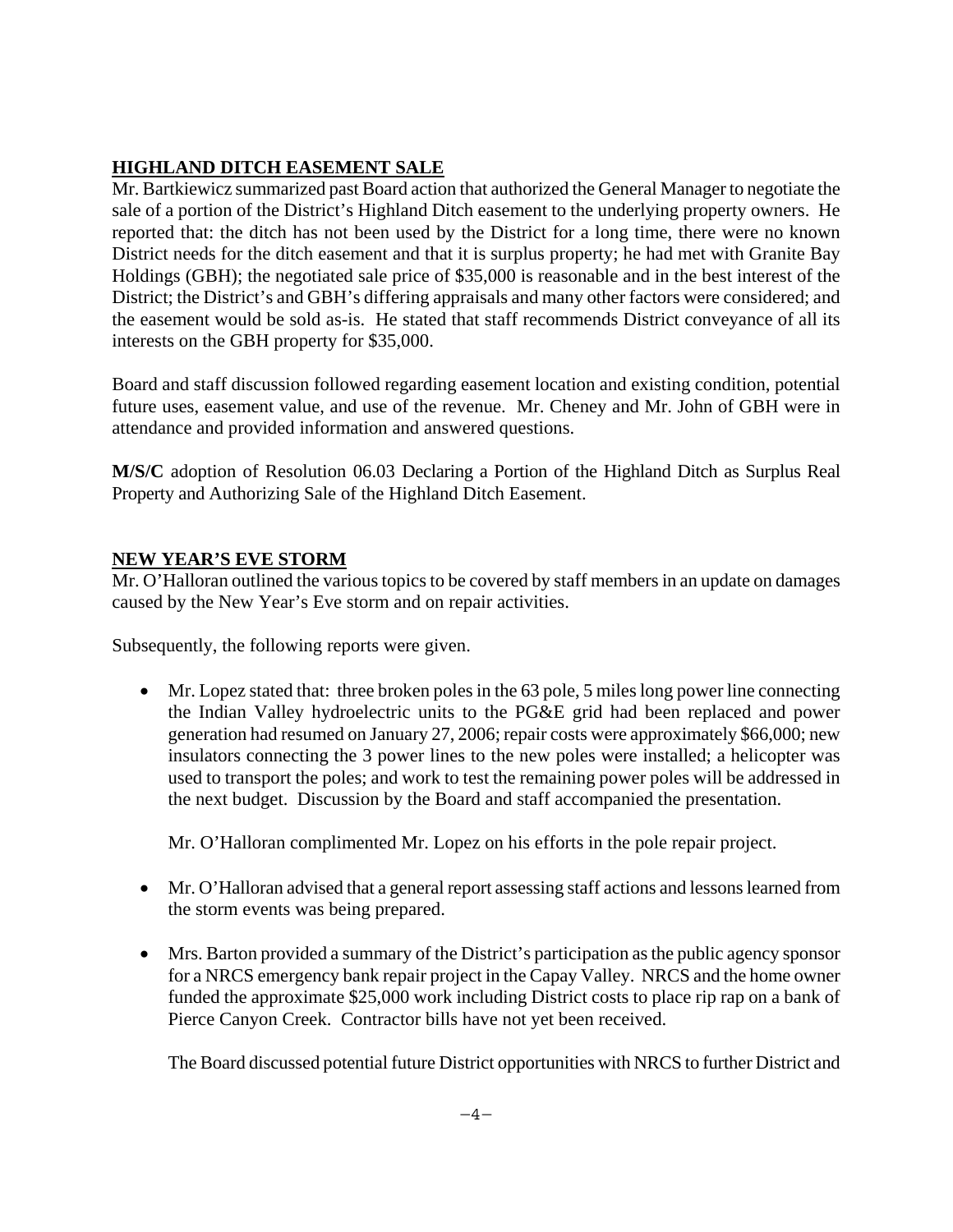region goals.

 Mr. Folta reported on the canal repair projects and the construction contractor procurement process. He advised that: Yolo County had been included in Federal and State disaster area declarations; Federal and State financial coverage of eligible projects were 75% and 19% respectively; five contractors are scheduled for a pre-bid meeting and site reviews on February 8, 2006; FEMA requires justification of construction costs; environmental clearance and permits are required for certain projects; lump sum and unit price bids will be sought as appropriate; minor project upgrades will be included in the government funding; greater value improvements may be eligible for funding under FEMA's Hazard Mitigation Programs; he has prepared 60% construction plans for many of the projects; some work will be designed as work progresses; initial designs will likely change; one or more contractors may be picked.

Mr. O'Halloran stated that this repair work was currently on course and is expected to be finished by mid March. He also proposed a special Board meeting and trip to the Moore Siphon headworks damage site.

Board discussion covered many topics and included: FEMA and associated level of expense reimbursement risks, cost control, District operations, staff involvement with repairs and potential for District project cost as an in-kind contribution.

 Mr. Bartkiewicz reported on District emergency construction bidding requirements. He advised that on December 2, 1999, the Board passed Resolution 97.10 which delegated specific authorities to the General Manager and specified reporting requirements.

Following discussion on this matter the Board took the following actions:

**M/S/C** approval for continuation of the declaration of emergency conditions, and designation of Tim O'Halloran, Christy Barton and Dan Folta as liaisons with FEMA throughout the storm recovery program, and authorization for the General Manager to apply for FEMA funding.

**M/S/C** approval for the General Manager to apply for State funding.

 Mr. O'Halloran reported on efforts to address regional flooding problems associated with Cache Creek and in local floodplain areas. He advised that: he would be meeting with the City of Woodland and Yolo County to explore approaches to deal with the matter; one approach could be for the three entities to fund a two year long flood management position at the District to determine physical, legal, financing, flood modeling, slough maintenance and permit issues. Success of such an effort would require full agency involvement, political and public support, clear goals and expectations and Board approval.

The Board discussed the matter and expressed both excitement and reservations.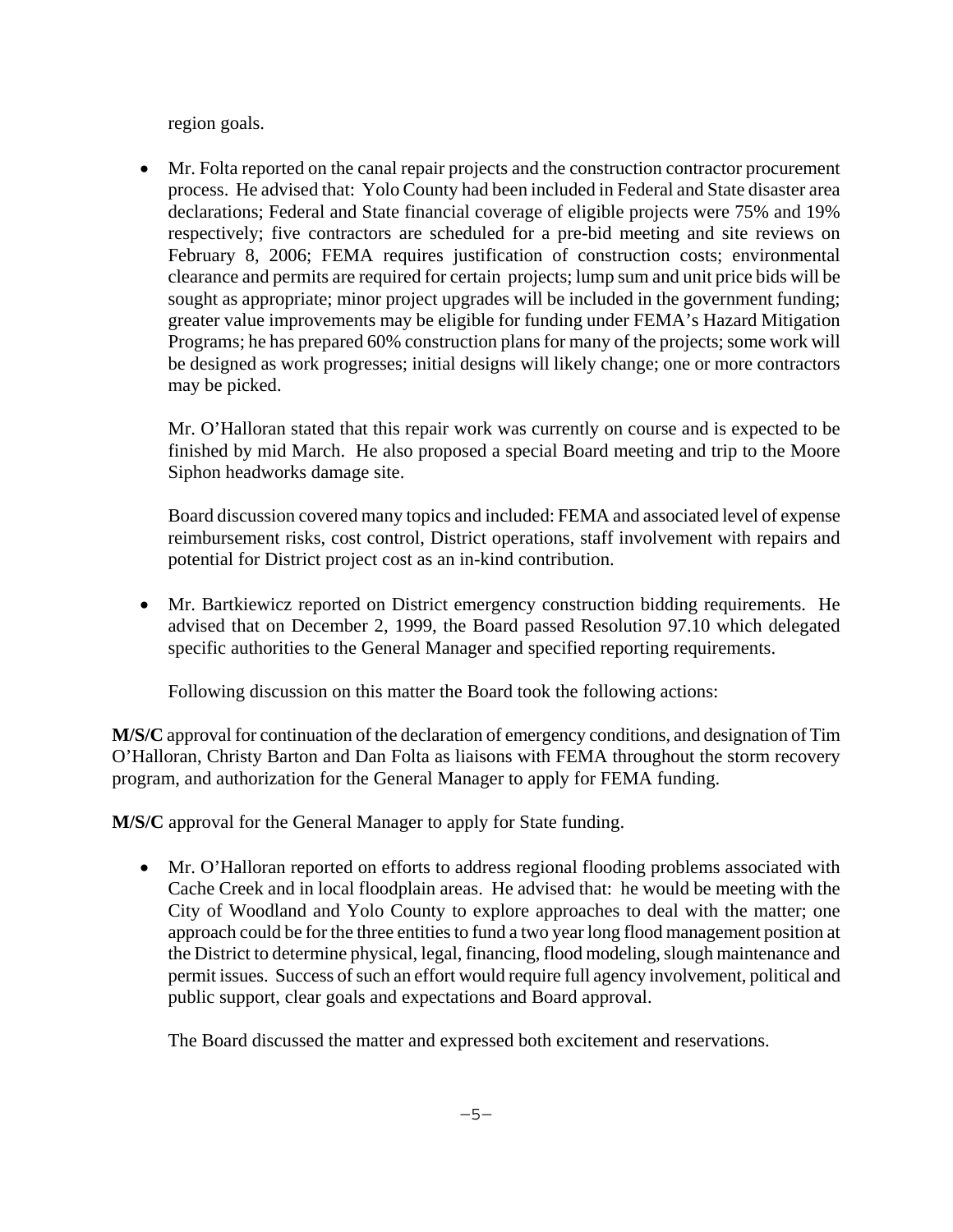### **DIRECTORS' REPORTS**

Director Vink highlighted current NCWA activities addressing the proposed State budget, proposed fees to be levied on all water users and the proposed water bond. He advised that the Governor will speak at the Annual NCWA meeting on February 16, 2006.

Director Tadlock reported that no progress had been made by the Colusa Basin Drain group and the Yolo County Farm Bureau had held an informative meeting on agricultural storm water compliance action.

### **ATTORNEY'S REPORT**

Mr. Bartkiewicz reported that the water bond and water fee matter would likely be on the November ballot. He advised that the Water Meter Bill (820) may be brought up again.

The Board discussed the apparent opportunity to seek specific project funding through the water bond. Mr. Bartkiewicz stated that there is currently high resistance to including such language in the legislation.

## **GENERAL MANAGER'S REPORT**

General Activities: Mr. O'Halloran reported on the Finance Committee meeting regarding budget structure, scheduling of the annual water rate adjustment and budget preparation. He advised that the water rate for 2006 would be discussed next month.

### Cache Creek Watershed Forum:

Mr. O'Halloran advised that the Cache Creek Watershed Forum meeting will be held in March in Rumsey. The District will participate in a workshop on Yolo and Lake County's water management and planning practices.

#### Integrated Regional Water Management Plan Update:

Mr. O'Halloran reported that the IRWMP process is on track; the Technical Committee continues to meet and is making progress; the next public meeting is schedule for early April.

Mr. Stevenson reported that the City of Davis and University of California, Davis will hold a public meeting on their groundwater management plans.

### **GENERAL DISCUSSION**

Ms. Reed provided a status report on revisions to the District's internet web page and stated that it will be presented to staff and the Board for review and input.

Mr. O'Halloran reported that he would like to include repair of the Scribner Bridge in the emergency